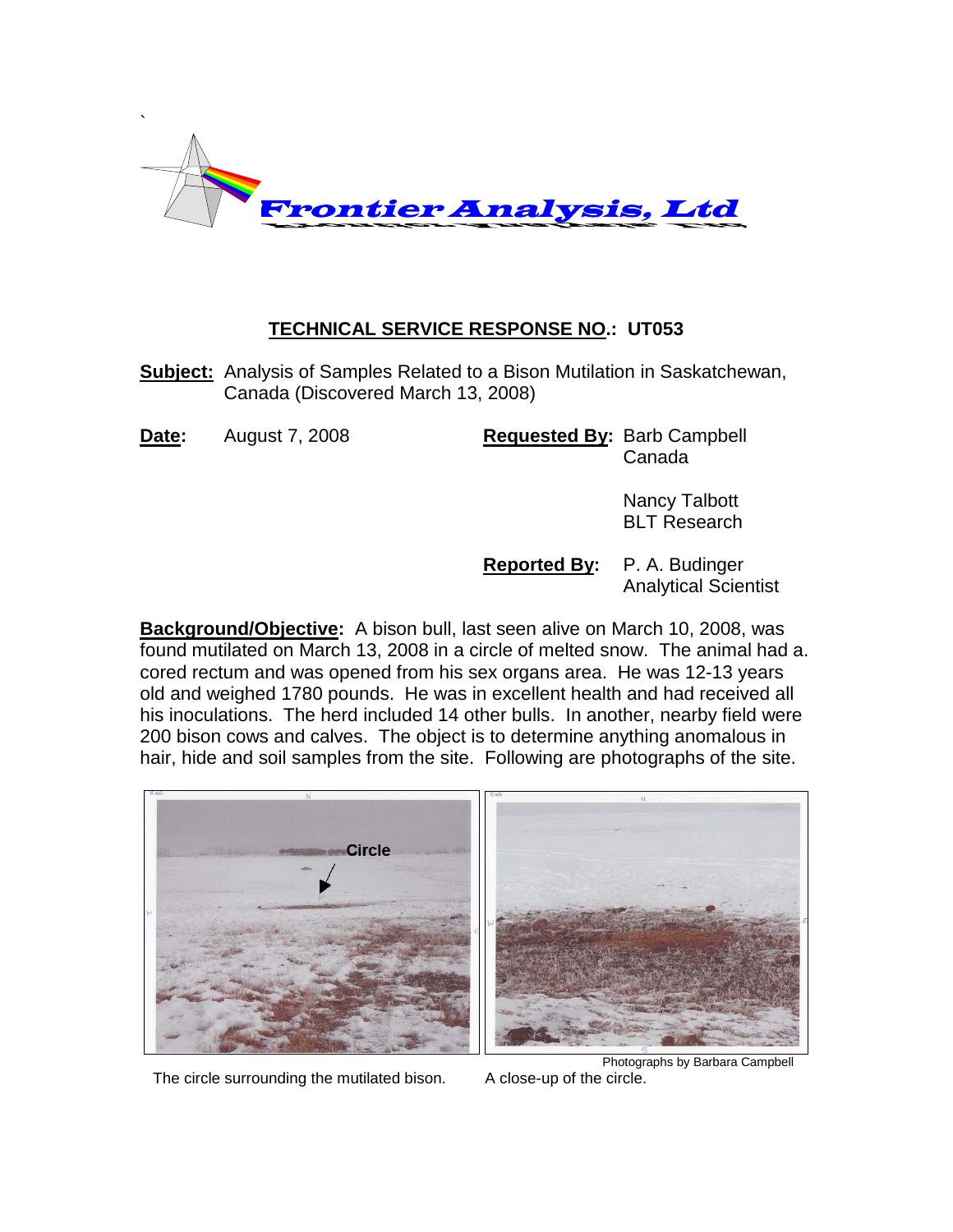## **Conclusions:**

•The Bison hair sample contains 3-hydroxyanthranilic acid. The source of this compound is unknown. It cannot be related to a common substance introduced into the head by the farmer or from the environment of the bison. A literature search most commonly referred that it is a metabolic product of tryptophan.<sup>[1](#page-1-0)</sup> Tryptophan was found in high levels in a mutilated cow in Utah. It was thought that the Utah animal had been sedated with tryptophan before euthanasia.<sup>[2](#page-1-1)</sup> This analyst speculates that this may have been the case for this Bison.

•No anomalous materials are detected in the site soil samples. The usual soil components were detected: silicate mineral, inorganic carbonate, inorganic sulfate, humate material.

## **Procedure:**

Samples: The samples were obtained from the site on March 30, 2008, and submitted with the following information

•Hair Samples (Obtained March 20, 2008. Handled with latex gloves.)

- S1 = Burned hair. Discovered 70 feet south of ring.
- S2 = Unburned hair. Discovered in the ring. This sample is to be compared to the burnt hair.

Multiple infrared spectra were obtained from both samples. The burned hair was also extracted with chloroform, followed by acetone. Infrared spectra were then obtained from the chloroform soluble, acetone solubles, and the insolubles. The spectra were acquired on Thermo Scientific's Avatar 360 spectrometer using the Smart Harrick diamond SplitPea<sup>®</sup> sampling accessory.

•Soil Samples (Ground froze overnight again. Used axe to loosen (unfortunately). Scooped with plastic spoon. Used latex gloves.)

- S1 = Where carcass was discovered.
- S2 = Where carcass was discovered.
- S3 = Within ring where ice was located.
- S4 = Within ring where ice was located.
- C1 = 100 feet south of ring. (Control for reference to the above.)
- C2 = 100 feet west of ring. (Control for reference to the above.)

<span id="page-1-0"></span><sup>1</sup> [http://en.wikipedia.org/dict/3-hydroxyanthranilic\\_acid;](http://en.wikipedia.org/dict/3-hydroxyanthranilic_acid) [http://www.drugs.com/dict/3](http://www.drugs.com/dict/3-hydroxyantranilic-acidhtml?printable=1) [hydroxyantranilic-acidhtml?printable=1;](http://www.drugs.com/dict/3-hydroxyantranilic-acidhtml?printable=1) [http://cancerweb.ncl.ac.uk/cgi-bin/omd?3-](http://cancerweb.ncl.ac.uk/cgi-bin/omd?3-hydroxyanthranilic+acid)<br>hydroxyanthranilic+acid; and many other references.  $\overline{\phantom{a}}$ 

<span id="page-1-1"></span>hydroxyanthranic many other with many of Preferences. <sup>2</sup> Frontier Analysis T. S. T. No.: UT023, "Analysis of Samples from a Cow Mutilated in the Fall of 2001 (Logan, Utah)".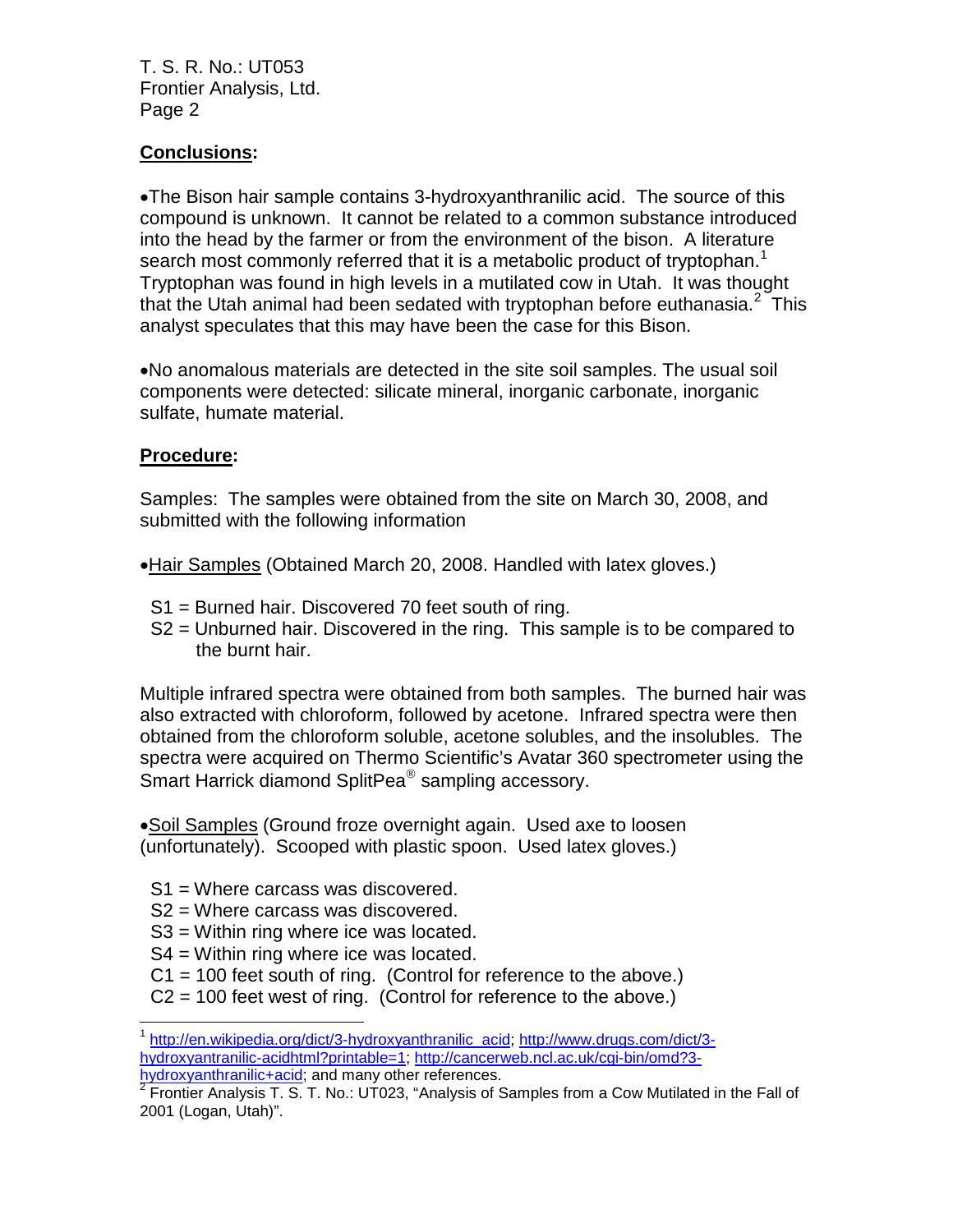



Infrared spectra were obtained from all the 'as received' samples. In addition, the samples were quantitatively extracted with distilled water. Also, selected samples were extracted with chloroform. Infrared spectra were then acquired from the extracts.

•Hide Samples (Obtained with sterilized scalpels. Handled with latex gloves.)

- S1 = Section where hair is missing, includes section with hair.
- S2 = Section with possible burn. Strange track mark.
- S3 = Section where hair looks cut. Still some strands in bare area.
- S4 = Normal section of hide. Includes an edge of where stomach area was excised.

The hide samples had suffered severe degradation by the time they were received by this laboratory. Therefore, they were not analyzed. However, the following drawing of the bison shows the areas sampled.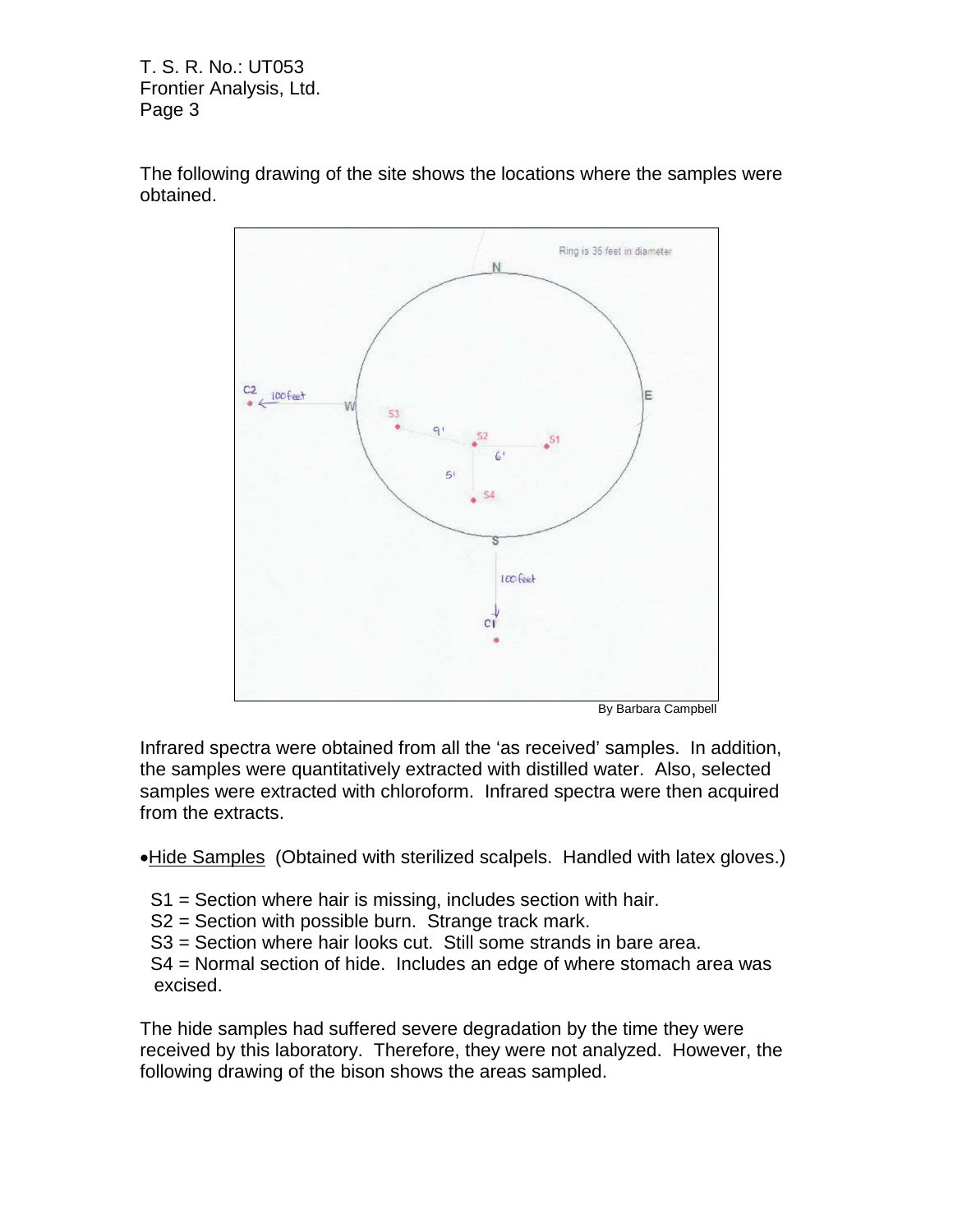

#### By Barbara Campbell

### **Results:**

The results of the individual tests done on the samples follow. These results are summarized in the conclusions section on the page three of this report.

### **Analysis of Burnt Hair from the Mutilated Bison**

**Infrared Analysis of the 'As Received' Hair:** The infrared spectra obtained from the burned hair were compared to a spectrum from the unburned hair that served as a reference. The burned hair spectra expectedly show prominent absorption bands typical of hair, but in addition, sharp extraneous bands are displayed. This shows foreign material is on the burned hair. The spectra of the burned hair followed by an unburned hair reference for comparison is displayed below. (The burned spectra additional bands are labeled.)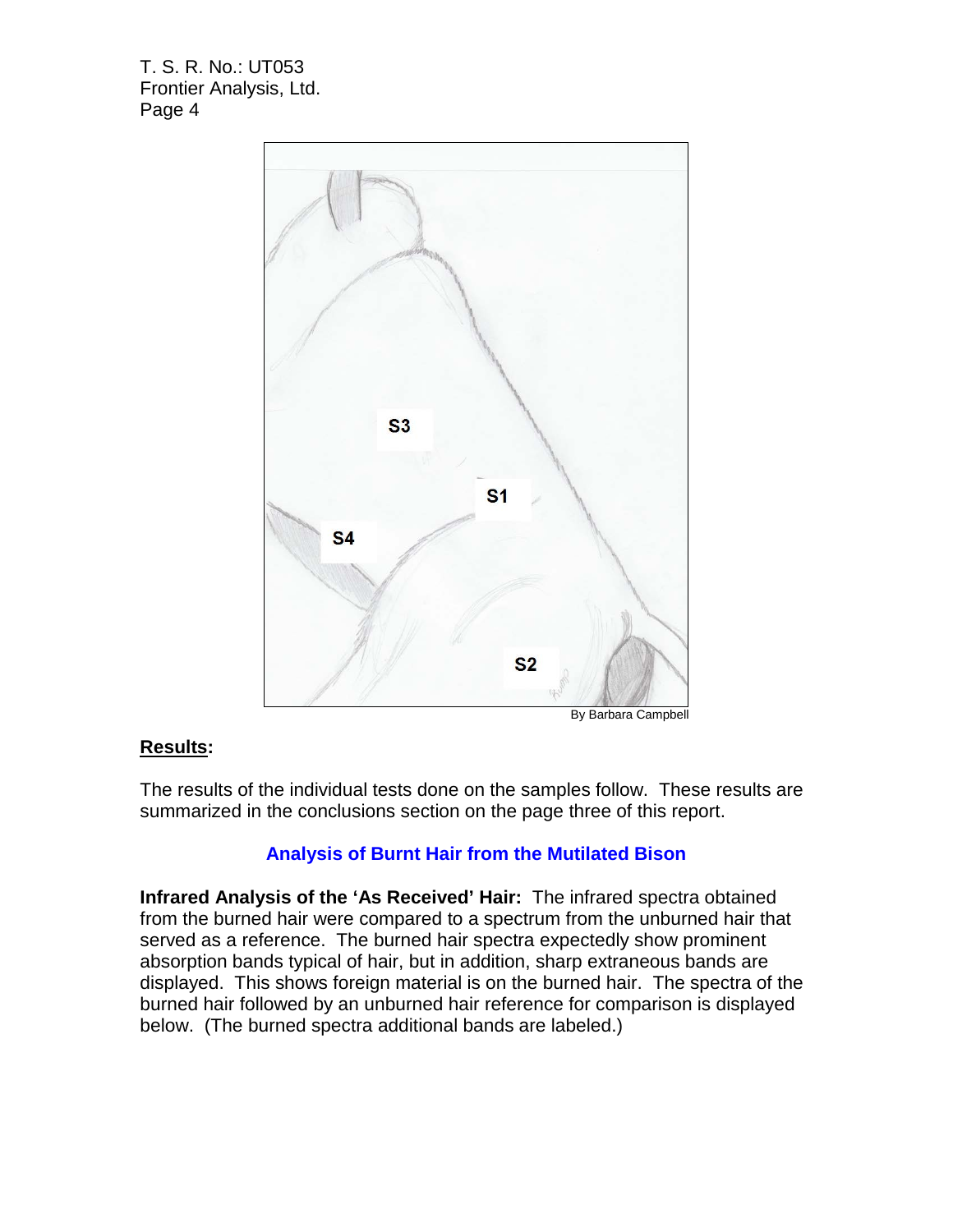



A difference spectrum was generated between spectra of the burned hair versus that of the unburned hair. This effectively nulled out the interfering absorption from the hair and enhanced and revealed additional bands from the foreign material. This computer procedure permitted a specific identification of the material as 3-hydroxyantranilic acid. Also noted is some natural oil from the bison's hide and probable inorganic sulfate mineral from the environment. Following are the difference spectrum and a reference of 3-hydroxyanthranilic acid for comparison.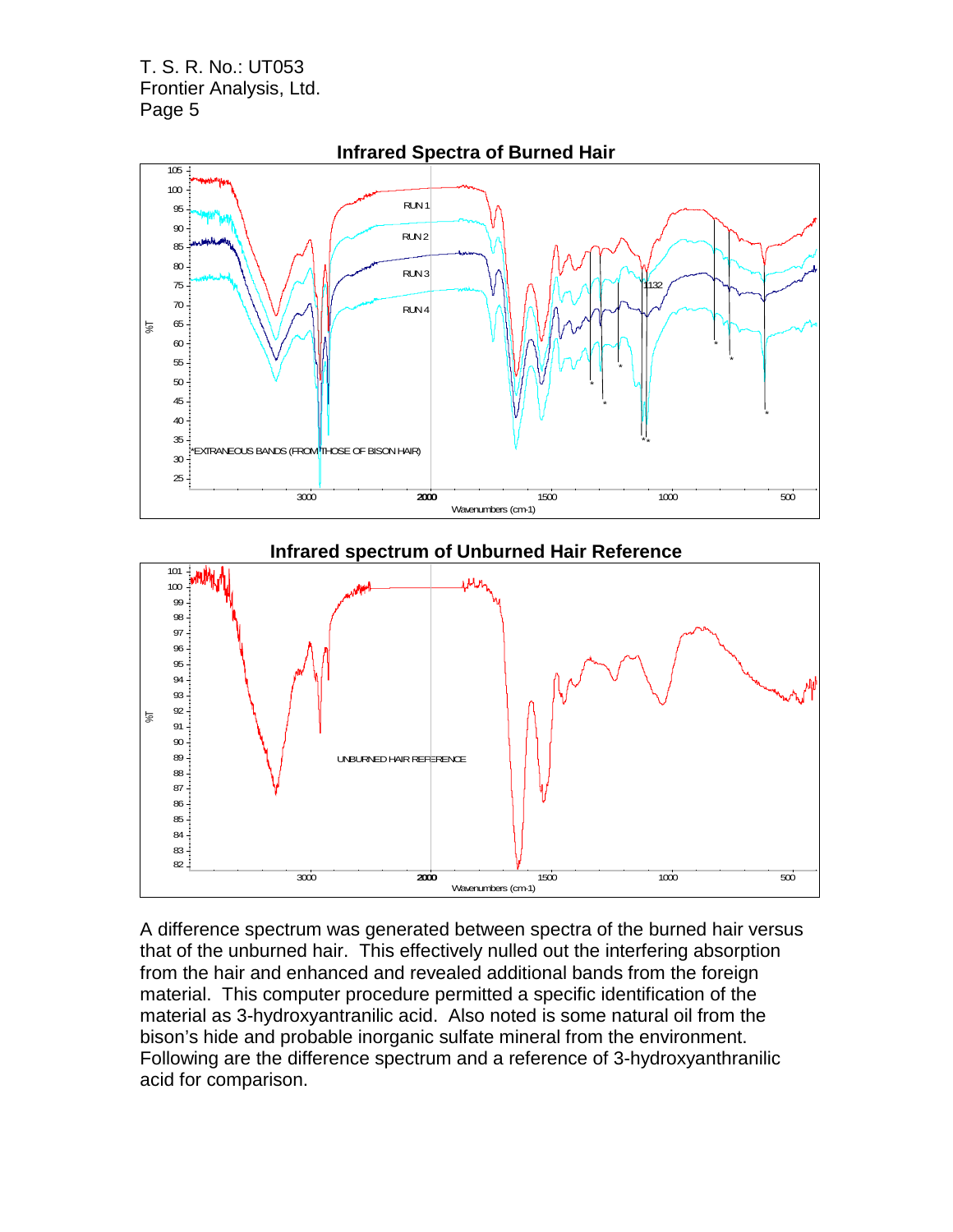

**Analysis of Solvent Extracts:** All solvent extracts from the burned hair are in very small amounts. Infrared spectra of the solvent extracts do not detect unusual components. A spectrum of the chloroform extract shows only a natural oil (glycerol ester) from the animal. A spectrum of the acetone extract, which was done on the chloroform extracted material, shows a natural long chain carboxylic acid and possibly some soluble protein. And finally, the spectrum of the chloroform/acetone insolubles expectedly shows mostly hair and a small amount of inorganic sulfate mineral. Following are the labeled spectra along with a reference of a glycerol ester for comparison.

## **Infrared Spectra of Chloroform Extract from the Hair and Glycerol Trioleate Reference**

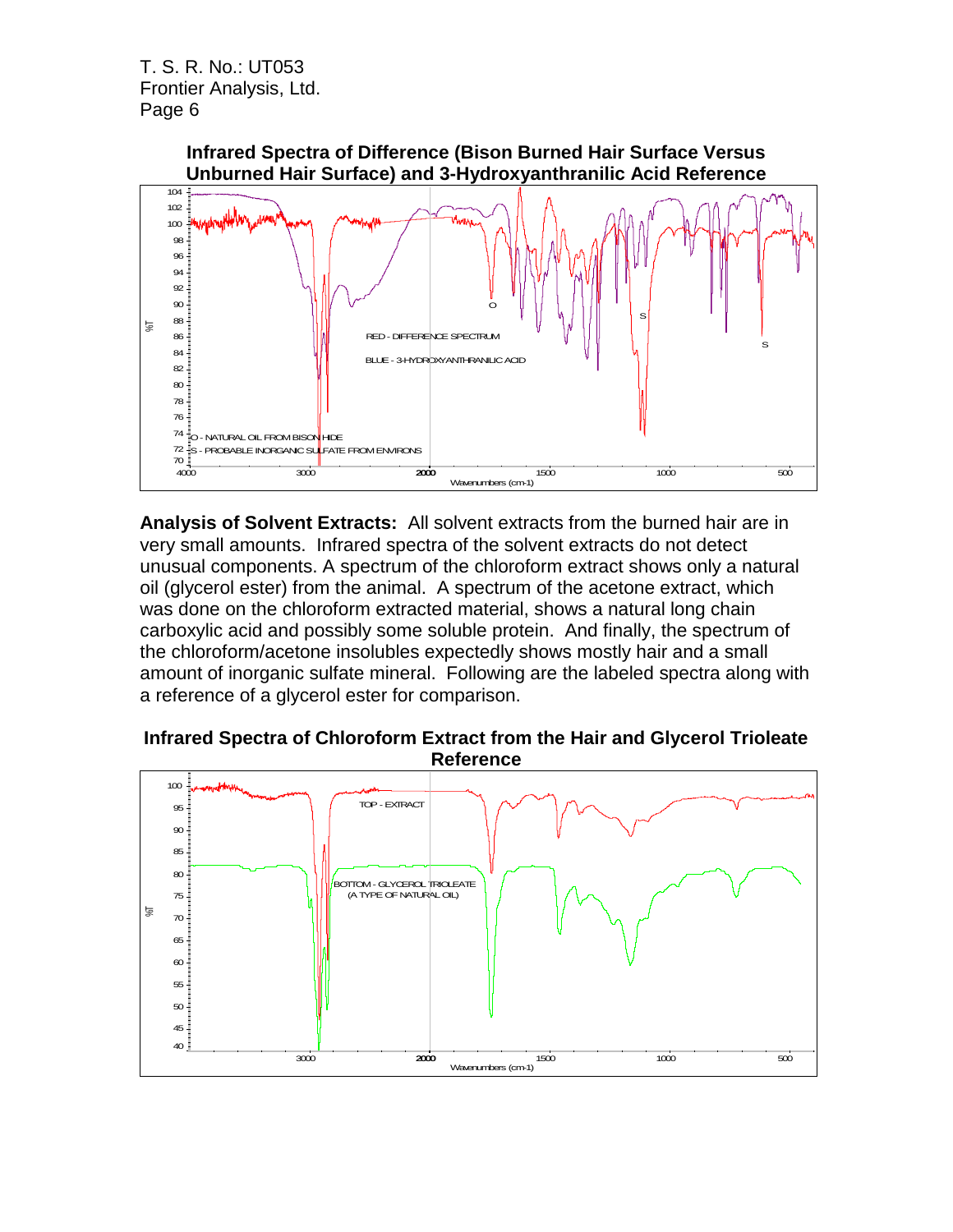

# **Analysis of Soils from the Mutilation Site**

**Infrared Analysis of the 'As Received' Soils:** Infrared analysis of the S4 site soil shows nothing unusual, only typical soil minerals are detected. Because this is a site sample and did not reveal any additional information, the others from the site were not examined.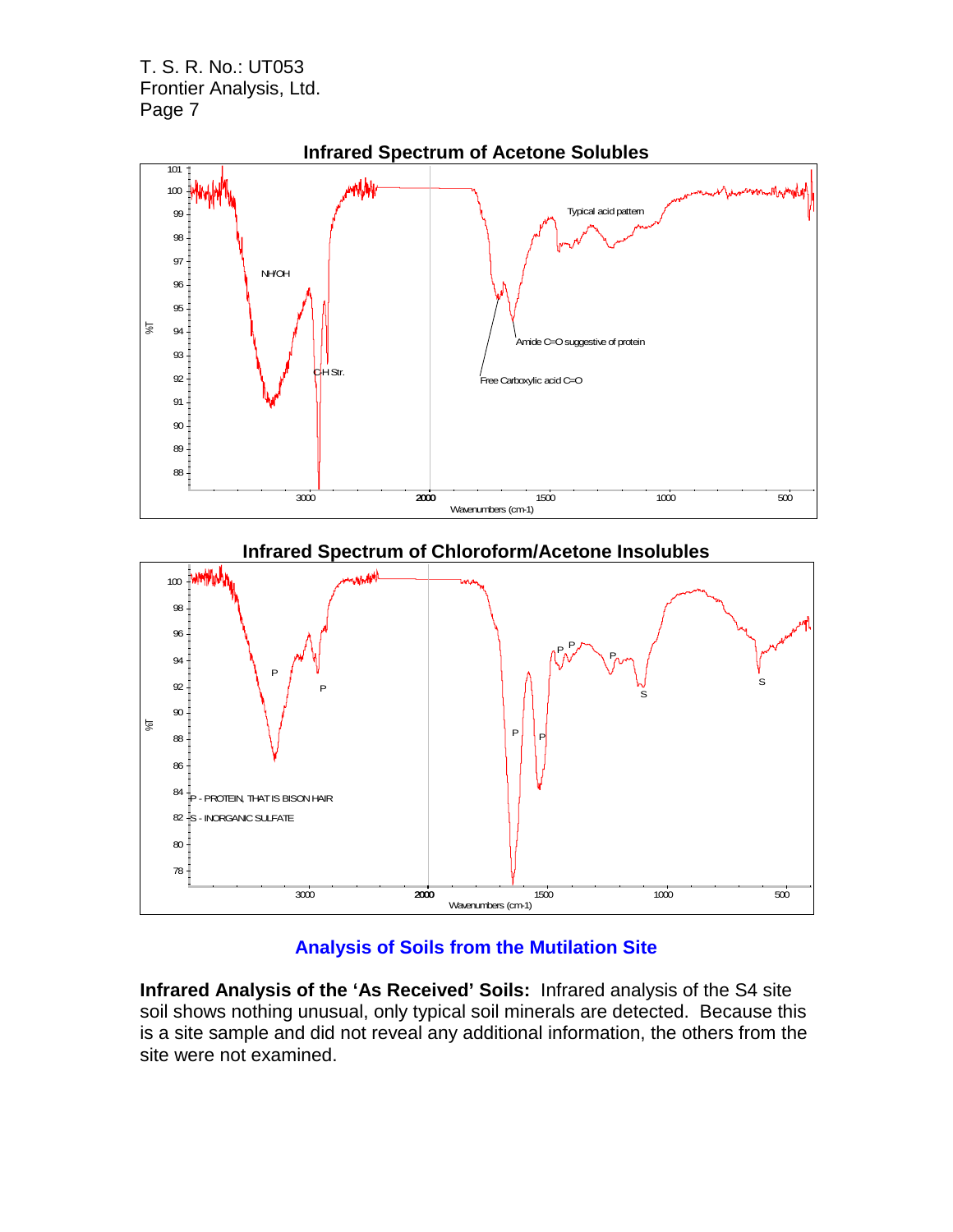

**Analysis of Water Extracts:** All soils (site and controls) were extracted with water to determine whether any unusual materials were present. Very small amounts (less than 1 wt.%) of materials were soluble.

Infrared analysis of the extracts from the site shows typical components common to soil. These include humates, inorganic carbonates, and fine silicate mineral that could not filtered out. Band ratios show they are unevenly distributed. These compare to the materials found in the extracts from the control samples. The control samples contain the above mentioned humates, inorganic carbonate and silicate fines. In addition, some inorganic sulfate is present in one sample (C1). Following are the spectra of the site soil extracts followed by the control soil extracts.

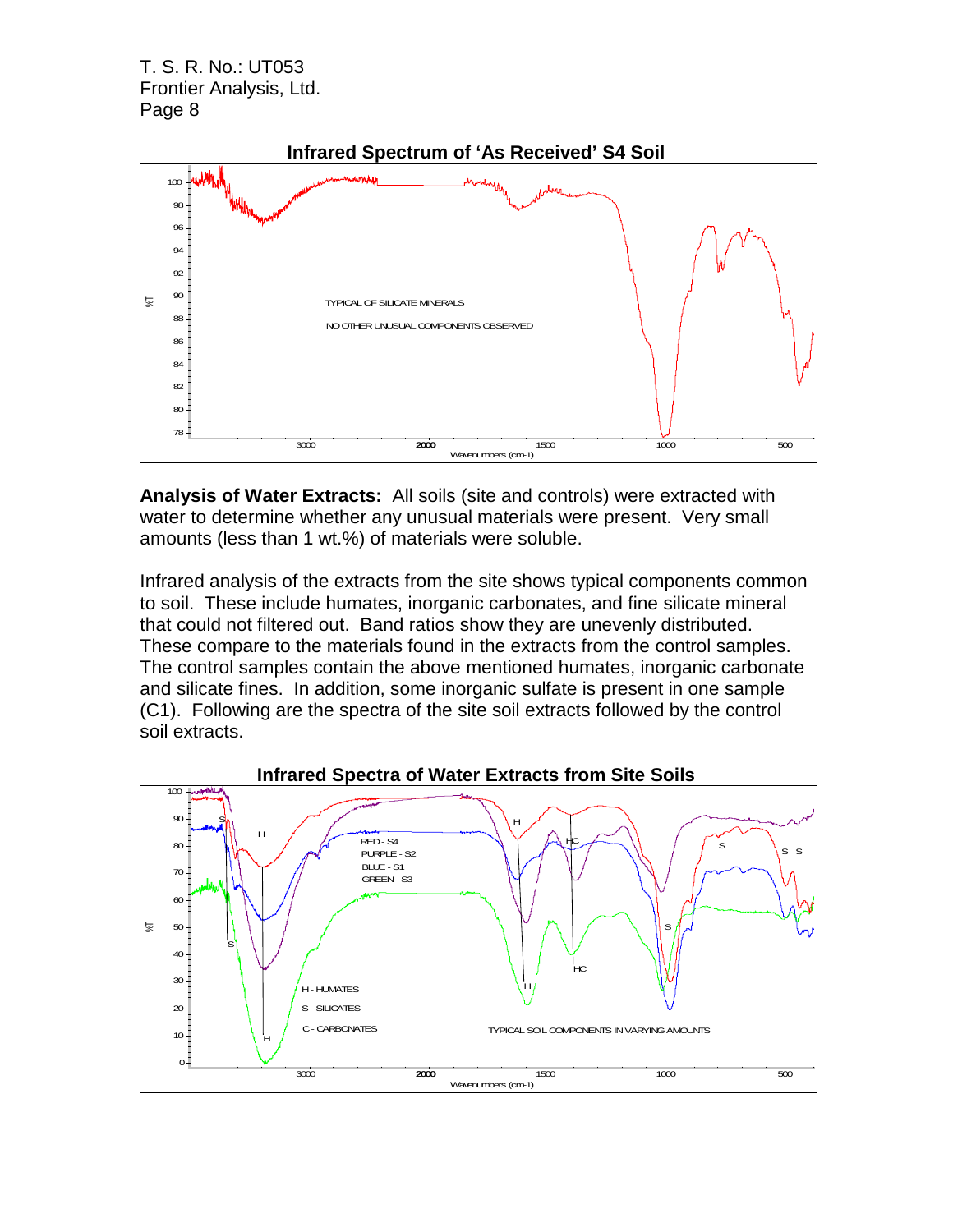

**Analysis of Chloroform Extracts:** The S2 site, S3 site and the C1 control soils were extracted with chloroform. The extracts were in very small amounts. Infrared spectra of all the samples are similar and show primarily a long chain fatty acid ester, which are natural materials commonly found in soils. Nothing unusual was detected. The spectra of the extracts followed by a reference of a fatty acid ester are displayed below.